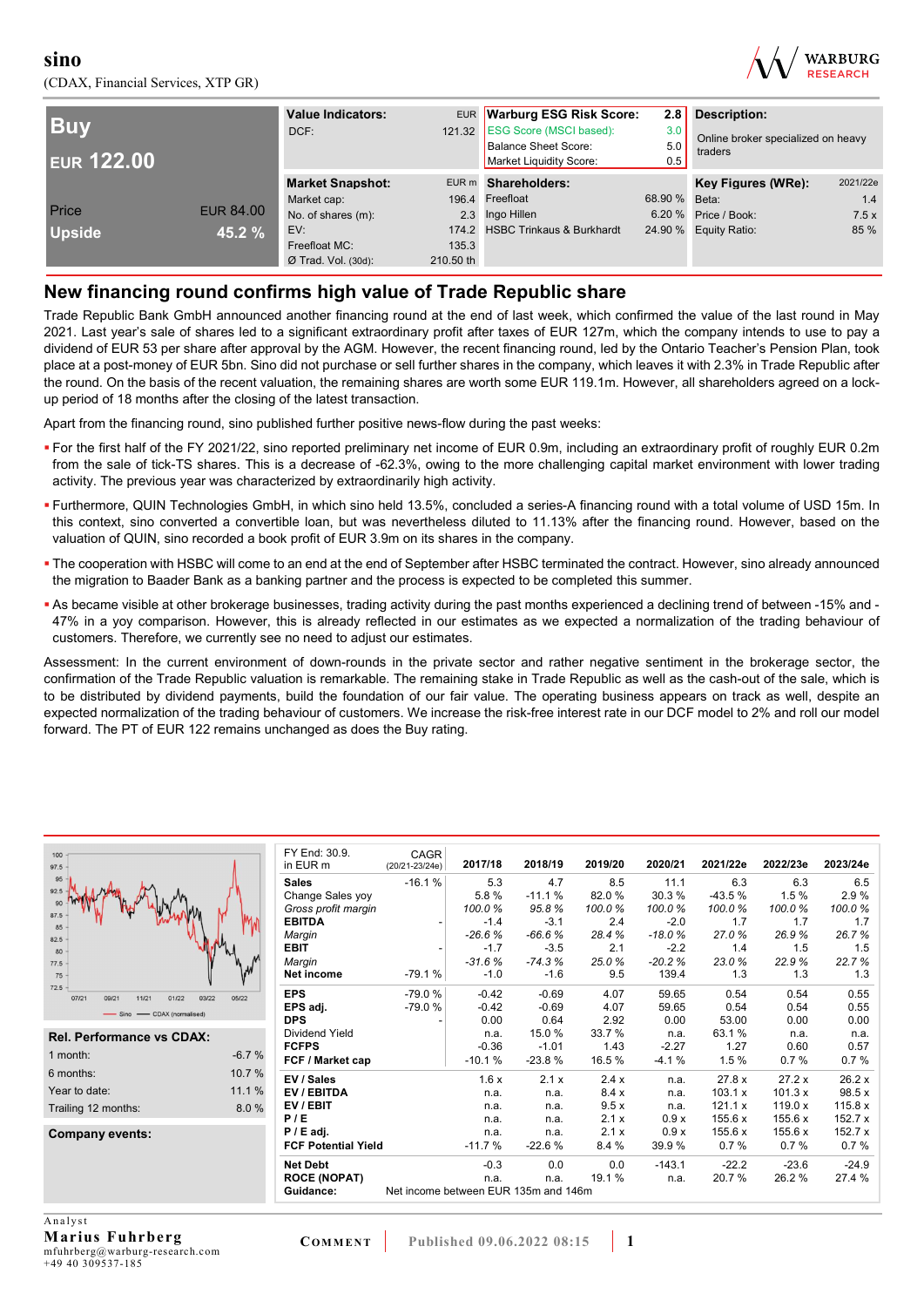



# **Company Background**

- sino is a high end online brokerage company, specializing on providing services to heavy traders.
- The trading software tool MX-PRO is especially designed to fulfill the needs of heavy traders providing extraordinary high stability.
- In addition to common product offerings, such as stocks, bonds, futures, derivatives, ETFs, funds and forex, sino also grants access to IPOs and the ability to short-sale securities.
- The very experienced management team is actively contributing to the development of the industry with investments in the fintech startups Trade Republic and Quinn Technologies.

## **Competitive Quality**

- High end trading platform provides extended scale of services through customizable software tools with access to a greater variety of financial products than usual brokerage businesses.
- sino operates in the niche market of heavy traders with few competitors and considerable entry barriers due to the loyalty of the customer base.
- The strong software and trading partners, HSBC Trinkaus and tick Trading Software, support sino through banking and operational frameworks.
- With the outsourcing of the IT and technical settlements to third-parties, sino is able to keep a lean corporate structure.
- Attractive shareholdings in Trade Republic, tick Trading Software and Quinn Technologies add significant value.



**sino**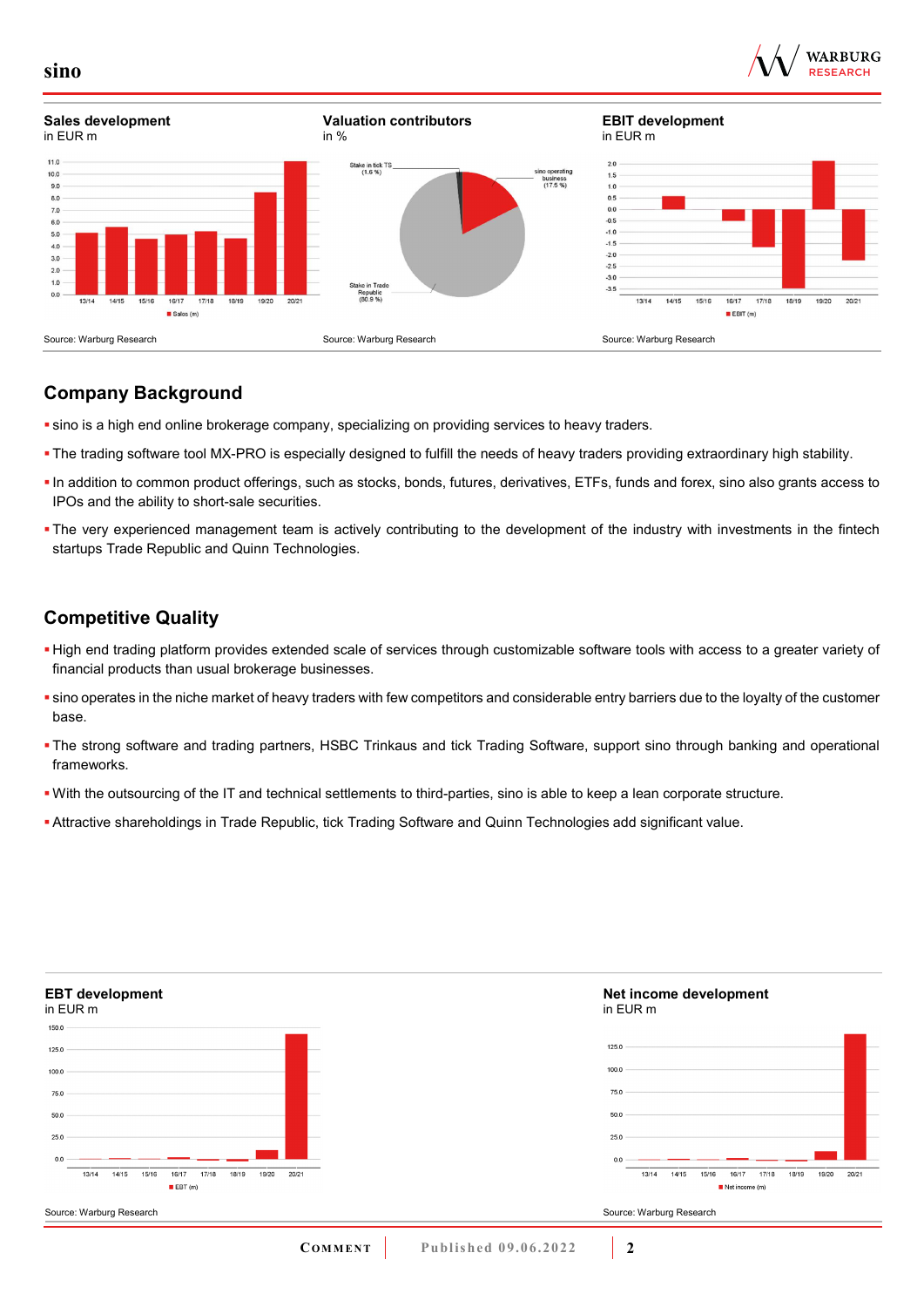

## DCF model

|                                |          | Detailed forecast period |                           |        |        |        |                     | <b>Transitional period</b>                            |        |        |        |                       |        | Term. Value |
|--------------------------------|----------|--------------------------|---------------------------|--------|--------|--------|---------------------|-------------------------------------------------------|--------|--------|--------|-----------------------|--------|-------------|
| Figures in EUR m               | 21/22e   | 22/23e                   | 23/24e                    | 24/25e | 25/26e | 26/27e | 27/28e              | 28/29e                                                | 29/30e | 30/31e | 31/32e | 32/33e                | 33/34e |             |
| Sales                          | 6.3      | 6.3                      | 6.5                       | 6.7    | 6.8    | 6.9    | 7.0                 | 7.1                                                   | 7.2    | 7.3    | 7.4    | 7.5                   | 7.6    |             |
| Sales change                   | $-43.5%$ | 1.5%                     | 2.9%                      | 2.0%   | 1.5%   | 1.5%   | 1.5%                | 1.5%                                                  | 1.5%   | 1.5%   | 1.5%   | 1.5%                  | 1.5%   | 2.0%        |
| <b>EBIT</b>                    | 1.4      | 1.5                      | 1.5                       | 1.5    | 1.6    | 1.7    | 1.7                 | 1.8                                                   | 1.8    | 1.8    | 1.8    | 1.9                   | 1.9    |             |
| EBIT-margin                    | 23.0%    | 22.9%                    | 22.7%                     | 23.0%  | 24.0%  | 25.0%  | 25.0%               | 25.0%                                                 | 25.0%  | 25.0%  | 25.0%  | 25.0%                 | 25.0%  |             |
| Tax rate (EBT)                 | 30.0%    | 30.0%                    | 30.0%                     | 32.0%  | 32.0%  | 32.0%  | 32.0%               | 32.0%                                                 | 32.0%  | 32.0%  | 32.0%  | 32.0%                 | 32.0%  |             |
| <b>NOPAT</b>                   | 1.0      | 1.0                      | 1.0                       | 1.0    | 1.1    | 1.2    | 1.2                 | 1.2                                                   | 1.2    | 1.2    | 1.3    | 1.3                   | 1.3    |             |
| Depreciation                   | 0.3      | 0.3                      | 0.3                       | 0.3    | 0.2    | 0.1    | 0.1                 | 0.1                                                   | 0.1    | 0.1    | 0.1    | 0.1                   | 0.1    |             |
| in % of Sales                  | 4.0%     | 4.0%                     | 4.0%                      | 4.0%   | 3.0%   | 2.0%   | 1.0%                | 1.0%                                                  | 1.0%   | 1.0%   | 1.0%   | 1.0%                  | 1.0%   |             |
| Changes in provisions          | 0.0      | 0.0                      | 0.0                       | 0.0    | 0.0    | 0.0    | 0.0                 | 0.0                                                   | 0.0    | 0.0    | 0.0    | 0.0                   | 0.0    |             |
| Change in Liquidity from       |          |                          |                           |        |        |        |                     |                                                       |        |        |        |                       |        |             |
| - Working Capital              | $-1.6$   | 0.0                      | 0.1                       | 0.0    | 0.0    | 0.0    | 0.0                 | 0.0                                                   | 0.0    | 0.0    | 0.0    | 0.0                   | 0.0    |             |
| - Capex                        | 0.1      | 0.1                      | 0.1                       | 0.1    | 0.1    | 0.1    | 0.1                 | 0.1                                                   | 0.1    | 0.1    | 0.1    | 0.1                   | 0.1    |             |
| Capex in % of Sales            | 1.7%     | 1.7%                     | 1.6%                      | 1.5%   | 1.5%   | 1.5%   | 1.0%                | 1.0%                                                  | 1.0%   | 1.0%   | 1.0%   | 1.0%                  | 1.0%   |             |
| - Other                        | 0.0      | 0.0                      | 0.0                       | 0.0    | 0.0    | 0.0    | 0.0                 | 0.0                                                   | 0.0    | 0.0    | 0.0    | 0.0                   | 0.0    |             |
| Free Cash Flow (WACC<br>Model) | 2.7      | 1.2                      | 1.1                       | 1.2    | 1.2    | 1.2    | 1.1                 | 1.2                                                   | 1.2    | 1.2    | 1.2    | 1.2                   | 1.3    | 1           |
| PV of FCF                      | 2.7      | 1.0                      | 0.9                       | 0.9    | 0.8    | 0.7    | 0.6                 | 0.6                                                   | 0.6    | 0.5    | 0.5    | 0.4                   | 0.4    | 5           |
| share of PVs                   |          | 28.53 %                  |                           |        |        |        |                     | 37.77 %                                               |        |        |        |                       |        | 33.70 %     |
|                                |          |                          |                           |        |        |        |                     |                                                       |        |        |        |                       |        |             |
| <b>Model parameter</b>         |          |                          |                           |        |        |        |                     | Valuation (m)                                         |        |        |        |                       |        |             |
| Derivation of WACC:            |          |                          | Derivation of Beta:       |        |        |        |                     | Present values 2033/34e                               |        |        | 11     |                       |        |             |
| Debt ratio                     | 0.00%    |                          | <b>Financial Strength</b> |        |        | 1.20   |                     | <b>Terminal Value</b><br><b>Financial liabilities</b> |        |        | 5<br>0 |                       |        |             |
| Cost of debt (after tax)       | 4.2%     |                          | Liquidity (share)         |        |        | 1.50   |                     | <b>Pension liabilities</b>                            |        |        | 0      |                       |        |             |
| Market return                  | 7.50 %   |                          | Cyclicality               |        |        | 1.40   | Hybrid capital      |                                                       |        |        | 0      |                       |        |             |
| Risk free rate                 | 2.00%    |                          | Transparency              |        |        | 1.40   |                     | Minority interest                                     |        |        | 0      |                       |        |             |
|                                |          |                          | Others                    |        |        | 1.40   |                     | Market val. of investments                            |        | 125    |        |                       |        |             |
|                                |          |                          |                           |        |        |        | Liquidity           |                                                       |        | 142    |        | No. of shares (m)     |        | 2.3         |
| <b>WACC</b>                    | 9.59%    |                          | <b>Beta</b>               |        |        | 1.38   | <b>Equity Value</b> |                                                       |        | 284    |        | Value per share (EUR) |        | 121.32      |
|                                |          |                          |                           |        |        |        |                     |                                                       |        |        |        |                       |        |             |

#### **Sensitivity Value per Share (EUR)**

|                   | <b>Terminal Growth</b> |        |                                                                     |        |        |        |        |                  | Delta EBIT-margin |               |        |                                                   |        |        |        |
|-------------------|------------------------|--------|---------------------------------------------------------------------|--------|--------|--------|--------|------------------|-------------------|---------------|--------|---------------------------------------------------|--------|--------|--------|
| Beta WACC         |                        |        | $1.25\%$ $1.50\%$ $1.75\%$ <b>2.00</b> % $2.25\%$ $2.50\%$ $2.75\%$ |        |        |        |        | <b>Beta WACC</b> | $-1.5$ pp         | -1.0 pp       |        | $-0.5$ pp $+0.0$ pp $+0.5$ pp $+1.0$ pp $+1.5$ pp |        |        |        |
| $1.56$ 10.6 %     | 120.51                 | 120.56 | 120.61                                                              | 120.66 | 120.71 | 120 77 | 12084  | $1.56$ 10.6 %    | 120.32            | 120.43        | 120.55 | 120.66                                            | 120.77 | 120.89 | 121.00 |
| $1.47$ 10.1 %     | 120.79                 | 120.85 | 120.91                                                              | 120.97 | 121.03 | 121.10 | 121.18 | $1.47$ 10.1 %    | 120.61            | 120.73        | 120.85 | 120.97                                            | 121.09 | 121.21 | 121.33 |
| $1.43$ $9.8\%$    | 120.95                 | 121 01 | 121.07                                                              | 121.14 | 121.21 | 121.29 | 121 37 | $1.43$ $9.8\%$   | 120.77            | 120.89        | 121.01 | 121.14                                            | 121.26 | 121.39 | 121.51 |
| $1.38$ $9.6\%$    | 121 11                 | 121 17 | 121.24                                                              | 121.32 | 121.40 | 121.48 | 121.57 | $1.38$ $9.6\%$   | 120.94            | 121.06        |        | 121.19  121.32                                    | 121.45 | 121.57 | 121.70 |
| $1.33 \t9.3\%$    | 121.28                 |        | 121.35 121.43 121.51                                                |        | 121.60 | 121.69 | 121.79 | $1.33 \t9.3\%$   | 121 12            | 121.25 121.38 |        | 121.51                                            | 121.64 | 121.77 | 121.91 |
| $1.29$ $9.1\%$    | 121.46                 | 121.54 | 121.63                                                              | 121.72 | 121.81 | 121.92 | 12203  | $1.29$ $9.1\%$   | 121.31            | 121.45        | 121.58 | 121.72                                            | 121.85 | 121.99 | 122.12 |
| $1.20\quad 8.6\%$ | 121.87                 | 121.96 | 122.07                                                              | 122.18 | 122.29 | 122.42 | 122.56 | 1.20 $8.6\%$     | 121 74            | 121.89        | 122.03 | 122.18                                            | 122.32 | 122.47 | 122.61 |

Strong top-line growth in 2021 is triggered by a favourable market environment

A normalisation is assumed thereafter, resulting in declining revenues in 2022e

**- The remaining stakes in Trade Republic and tick TS AG are reflected in market value of investments** 

**The value of the remaining share in Trade Republic bases on the last financing round**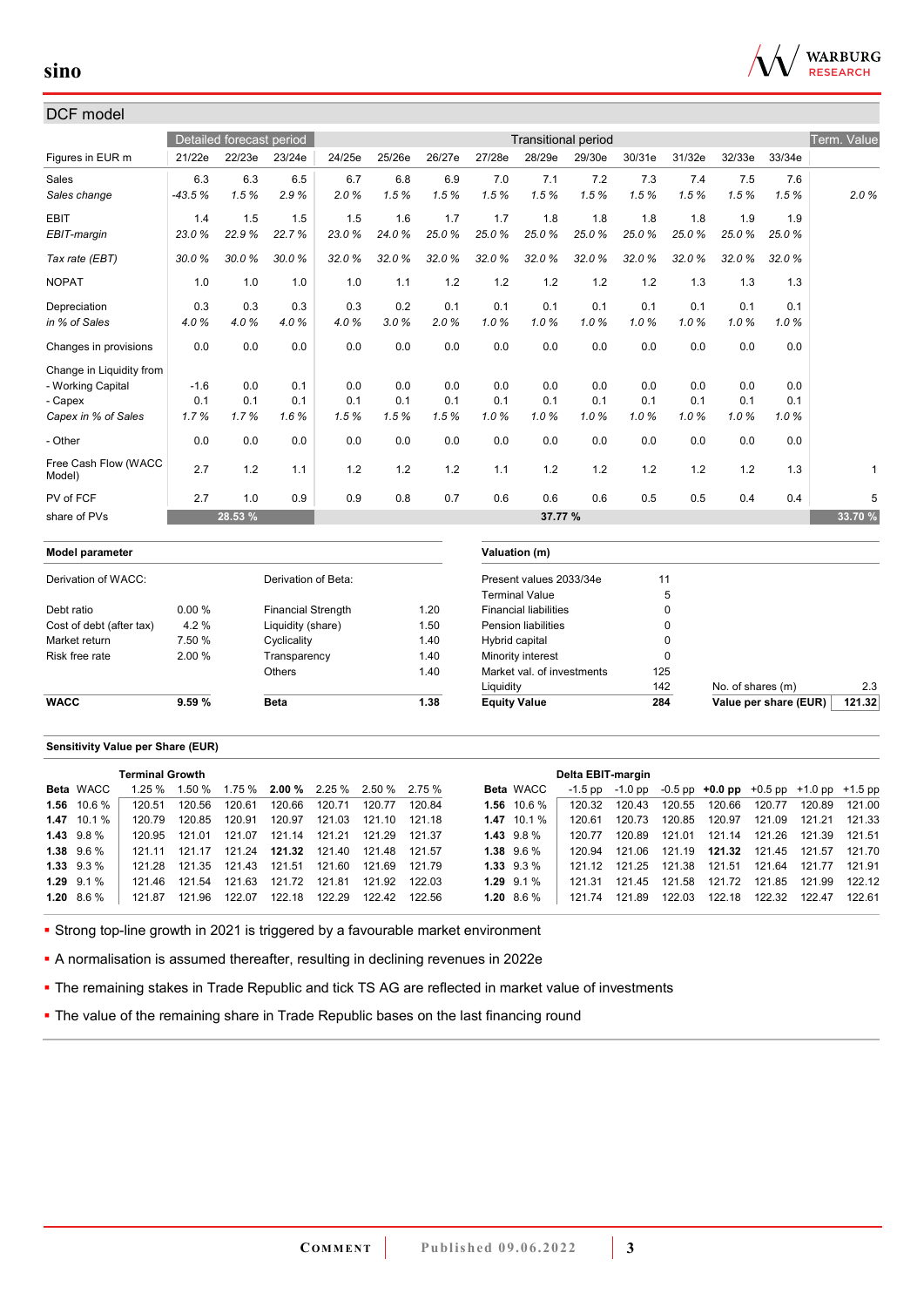

### **Free Cash Flow Value Potential**

Warburg Research's valuation tool "FCF Value Potential" reflects the ability of the company to generate sustainable free cash flows. It is based on the "FCF potential" - a FCF "ex growth" figure - which assumes unchanged working capital and pure maintenance capex. A value indication is derived via the perpetuity of a given year's "FCF potential" with consideration of the weighted costs of capital. The fluctuating value indications over time add a timing element to the DCF model (our preferred valuation tool).

| in EUR m                               | 2017/18  | 2018/19  | 2019/20  | 2020/21  | 2021/22e | 2022/23e | 2023/24e |
|----------------------------------------|----------|----------|----------|----------|----------|----------|----------|
| Net Income before minorities           | $-1.0$   | $-1.6$   | 9.5      | 139.4    | 1.3      | 1.3      | 1.3      |
| + Depreciation + Amortisation          | 0.3      | 0.4      | 0.3      | 0.2      | 0.3      | 0.3      | 0.3      |
| - Net Interest Income                  | 0.3      | 1.0      | 8.1      | 145.3    | 0.4      | 0.4      | 0.4      |
| - Maintenance Capex                    | 0.0      | 0.0      | 0.0      | 0.0      | 0.0      | 0.0      | 0.0      |
| + Other                                | 0.0      | 0.0      | 0.0      | 0.0      | 0.0      | 0.0      | 0.0      |
| = Free Cash Flow Potential             | $-1.0$   | $-2.2$   | 1.7      | $-5.6$   | 1.2      | 1.2      | 1.2      |
| FCF Potential Yield (on market EV)     | $-11.7%$ | $-22.6%$ | 8.4%     | 39.9%    | 0.7%     | 0.7%     | 0.7%     |
| <b>WACC</b>                            | 9.59 %   | 9.59 %   | 9.59 %   | 9.59 %   | 9.59 %   | 9.59 %   | 9.59%    |
| = Enterprise Value (EV)                | 8.2      | 9.9      | 20.2     | $-14.0$  | 174.2    | 172.8    | 171.4    |
| = Fair Enterprise Value                | n.a.     | n.a.     | 17.7     | n.a.     | 12.0     | 12.2     | 12.4     |
| - Net Debt (Cash)                      | $-143.1$ | $-143.1$ | $-143.1$ | $-143.1$ | $-22.2$  | $-23.6$  | $-24.9$  |
| - Pension Liabilities                  | 0.0      | 0.0      | 0.0      | 0.0      | 0.0      | 0.0      | 0.0      |
| - Other                                | 0.0      | 0.0      | 0.0      | 0.0      | 0.0      | 0.0      | 0.0      |
| - Market value of minorities           | 0.0      | 0.0      | 0.0      | 0.0      | 0.0      | 0.0      | 0.0      |
| + Market value of investments          | 0.0      | 0.0      | 0.0      | 0.0      | 0.0      | 0.0      | 0.0      |
| = Fair Market Capitalisation           | n.a.     | n.a.     | 160.8    | n.a.     | 34.2     | 35.8     | 37.4     |
| Number of shares, average              | 2.3      | 2.3      | 2.3      | 2.3      | 2.3      | 2.3      | 2.3      |
| = Fair value per share (EUR)           | n.a.     | n.a.     | 68.78    | n.a.     | 14.63    | 15.30    | 15.99    |
| premium $(-)$ / discount $(+)$ in %    |          |          |          |          | $-82.6%$ | $-81.8%$ | $-81.0%$ |
| Sensitivity Fair value per Share (EUR) |          |          |          |          |          |          |          |
| 12.59 %                                | n.a.     | n.a.     | 66.98    | n.a.     | 13.41    | 14.06    | 14.72    |
| 11.59 %                                | n.a.     | n.a.     | 67.48    | n.a.     | 13.75    | 14.40    | 15.07    |
| 10.59 %                                | n.a.     | n.a.     | 68.07    | n.a.     | 14.15    | 14.80    | 15.48    |
| <b>WACC</b><br>9.59%                   | n.a.     | n.a.     | 68.78    | n.a.     | 14.63    | 15.30    | 15.99    |
| 8.59 %                                 | n.a.     | n.a.     | 69.66    | n.a.     | 15.23    | 15.90    | 16.60    |
| 7.59 %                                 | n.a.     | n.a.     | 70.77    | n.a.     | 15.99    | 16.67    | 17.39    |
| 6.59%                                  | n.a.     | n.a.     | 72.22    | n.a.     | 16.97    | 17.66    | 18.41    |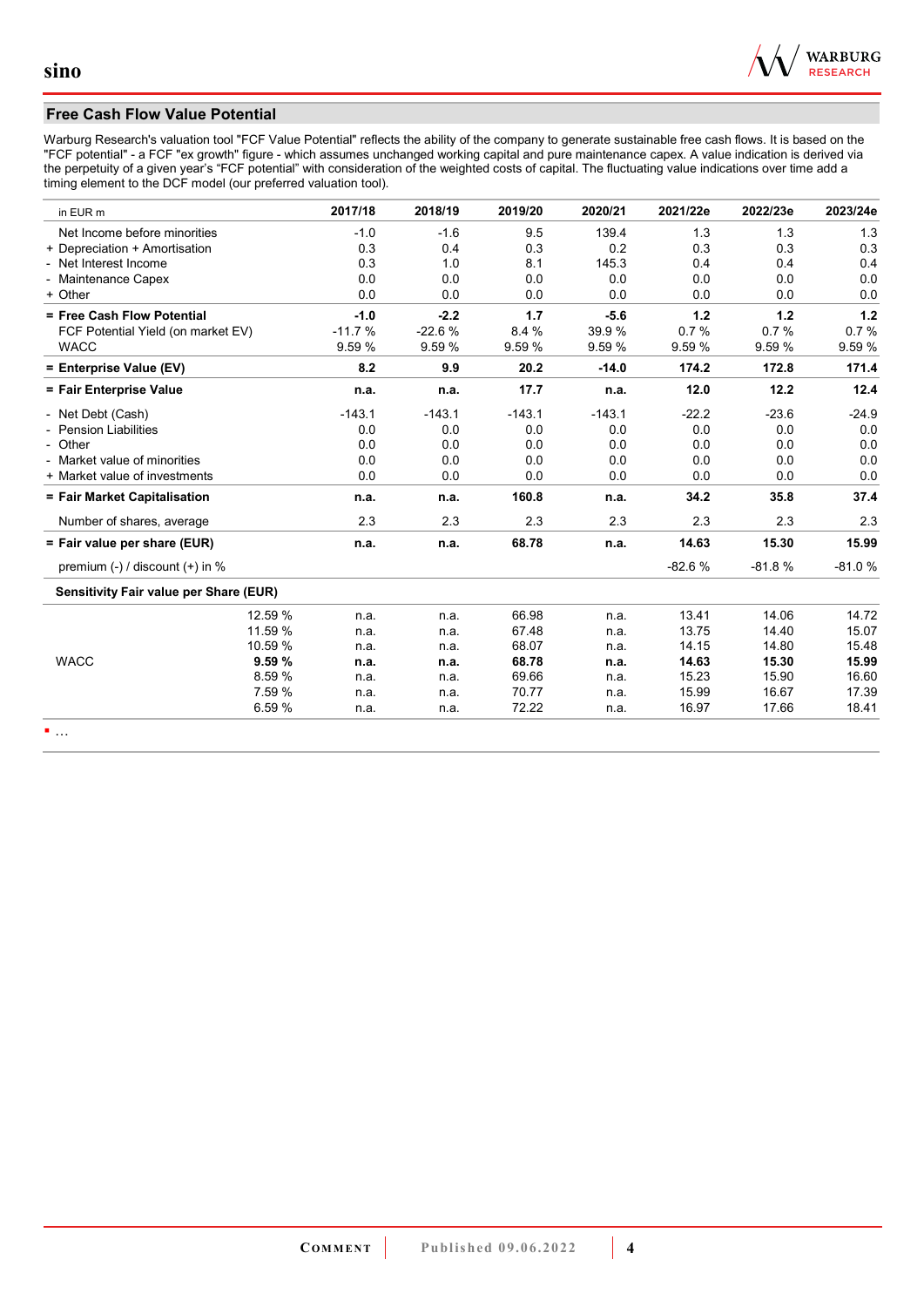

| Valuation                           |          |          |         |         |          |          |          |
|-------------------------------------|----------|----------|---------|---------|----------|----------|----------|
|                                     | 2017/18  | 2018/19  | 2019/20 | 2020/21 | 2021/22e | 2022/23e | 2023/24e |
| Price / Book                        | 1.2x     | 2.2x     | 1.2x    | 0.9x    | 7.5x     | 7.2x     | 6.8x     |
| Book value per share ex intangibles | 2.63     | 1.72     | 6.83    | 63.57   | 11.06    | 11.60    | 12.15    |
| EV / Sales                          | 1.6x     | 2.1x     | 2.4x    | n.a.    | 27.8 x   | 27.2 x   | 26.2 x   |
| EV / EBITDA                         | n.a.     | n.a.     | 8.4x    | n.a.    | 103.1 x  | 101.3 x  | 98.5x    |
| EV / EBIT                           | n.a.     | n.a.     | 9.5x    | n.a.    | 121.1 x  | 119.0 x  | 115.8 x  |
| EV / EBIT adj.*                     | n.a.     | n.a.     | 9.5x    | n.a.    | 121.1 x  | 119.0 x  | 115.8 x  |
| P / FCF                             | n.a.     | n.a.     | 6.1x    | n.a.    | 66.4 x   | 139.3 x  | 146.9 x  |
| P/E                                 | n.a.     | n.a.     | 2.1x    | 0.9x    | 155.6 x  | 155.6 x  | 152.7x   |
| $P / E$ adj.*                       | n.a.     | n.a.     | 2.1x    | 0.9x    | 155.6 x  | 155.6 x  | 152.7x   |
| <b>Dividend Yield</b>               | n.a.     | 15.0 %   | 33.7 %  | n.a.    | 63.1 %   | n.a.     | n.a.     |
| FCF Potential Yield (on market EV)  | $-11.7%$ | $-22.6%$ | 8.4%    | 39.9 %  | 0.7%     | 0.7%     | 0.7%     |
| *Adjustments made for: -            |          |          |         |         |          |          |          |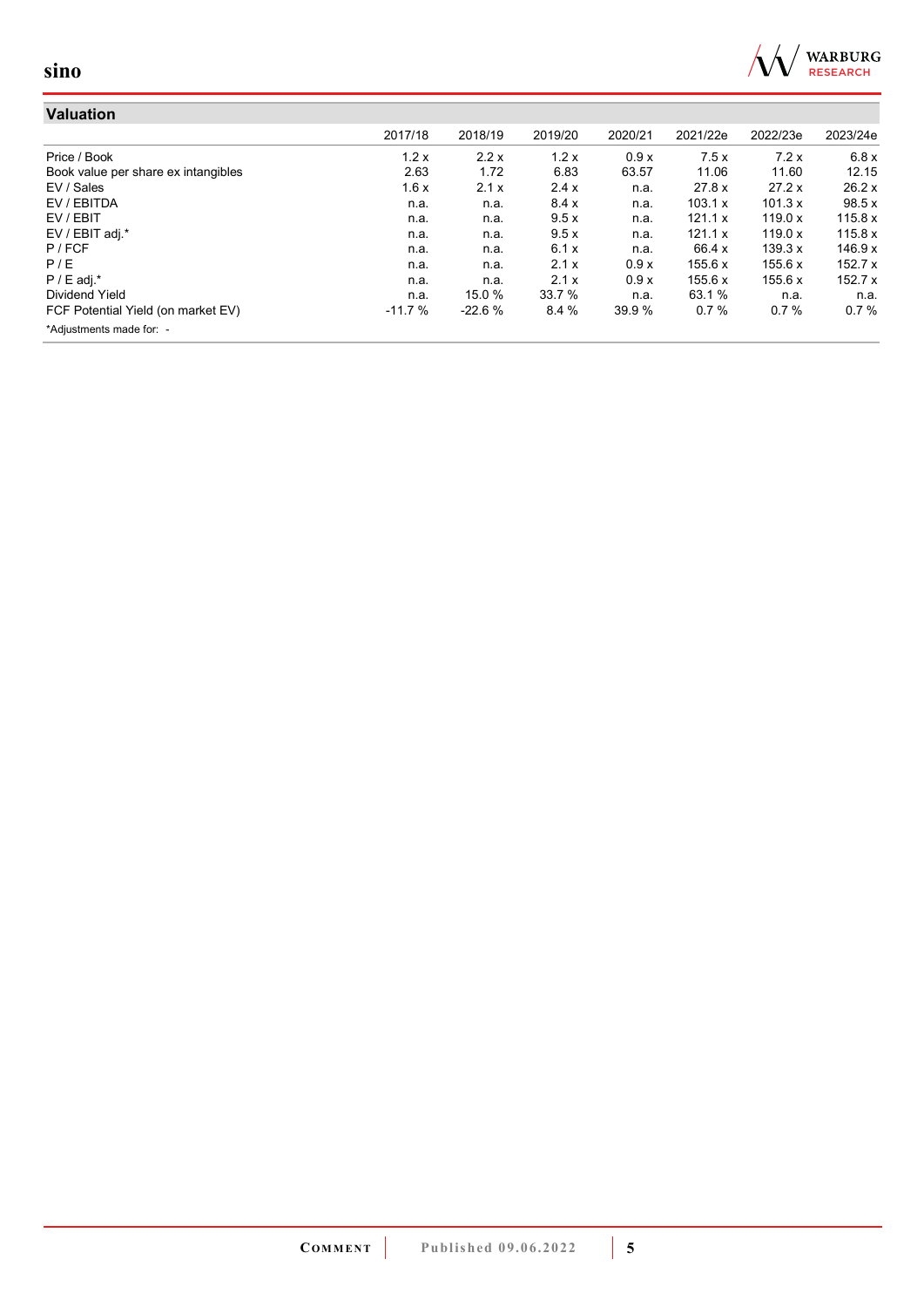

# **Consolidated profit & loss**

| In EUR <sub>m</sub>                              | 2017/18  | 2018/19  | 2019/20 | 2020/21  | 2021/22e | 2022/23e | 2023/24e |
|--------------------------------------------------|----------|----------|---------|----------|----------|----------|----------|
| <b>Sales</b>                                     | 5.3      | 4.7      | 8.5     | 11.1     | 6.3      | 6.3      | 6.5      |
| Change Sales yoy                                 | 5.8%     | $-11.1%$ | 82.0%   | 30.3%    | -43.5 %  | 1.5%     | 2.9%     |
| Increase / decrease in inventory                 | 0.0      | 0.0      | 0.0     | 0.0      | 0.0      | 0.0      | 0.0      |
| Own work capitalised                             | 0.0      | 0.0      | 0.0     | 0.0      | 0.0      | 0.0      | 0.0      |
| <b>Total Sales</b>                               | 5.3      | 4.7      | 8.5     | 11.1     | 6.3      | 6.3      | 6.5      |
| Material expenses                                | 0.0      | 0.2      | 0.0     | 0.0      | 0.0      | 0.0      | 0.0      |
| <b>Gross profit</b>                              | 5.3      | 4.5      | 8.5     | 11.1     | 6.3      | 6.3      | 6.5      |
| Gross profit margin                              | 100.0%   | 95.8%    | 100.0%  | 100.0%   | 100.0%   | 100.0%   | 100.0%   |
| Personnel expenses                               | 2.6      | 2.9      | 2.7     | 3.4      | 2.1      | 2.1      | 2.2      |
| Other operating income                           | 0.5      | 0.5      | 0.3     | 0.5      | 0.5      | 0.5      | 0.5      |
| Other operating expenses                         | 4.6      | 5.1      | 3.7     | 10.2     | 3.0      | 3.0      | 3.1      |
| Unfrequent items                                 | 0.0      | 0.0      | 0.0     | 0.0      | 0.0      | 0.0      | 0.0      |
| <b>EBITDA</b>                                    | $-1.4$   | $-3.1$   | 2.4     | $-2.0$   | 1.7      | 1.7      | 1.7      |
| Margin                                           | $-26.6%$ | $-66.6%$ | 28.4%   | $-18.0%$ | 27.0%    | 26.9%    | 26.7%    |
| Depreciation of fixed assets                     | 0.3      | 0.4      | 0.3     | 0.2      | 0.3      | 0.3      | 0.3      |
| <b>EBITA</b>                                     | $-1.7$   | $-3.5$   | 2.1     | $-2.2$   | 1.4      | 1.5      | 1.5      |
| Amortisation of intangible assets                | 0.0      | 0.0      | 0.0     | 0.0      | 0.0      | 0.0      | 0.0      |
| Goodwill amortisation                            | 0.0      | 0.0      | 0.0     | 0.0      | 0.0      | 0.0      | 0.0      |
| <b>EBIT</b>                                      | $-1.7$   | $-3.5$   | 2.1     | $-2.2$   | 1.4      | 1.5      | 1.5      |
| Margin                                           | $-31.6%$ | $-74.3%$ | 25.0%   | $-20.2%$ | 23.0%    | 22.9%    | 22.7%    |
| EBIT adj.                                        | $-1.7$   | $-3.5$   | 2.1     | $-2.2$   | 1.4      | 1.5      | 1.5      |
| Interest income                                  | 0.0      | 0.0      | 0.0     | 0.0      | 0.0      | 0.0      | 0.0      |
| Interest expenses                                | 0.0      | 0.0      | 0.0     | 0.0      | 0.0      | 0.0      | 0.0      |
| Other financial income (loss)                    | 0.6      | 1.2      | 8.1     | 145.3    | 0.5      | 0.5      | 0.5      |
| <b>EBT</b>                                       | $-1.4$   | $-2.5$   | 10.2    | 143.0    | 1.8      | 1.8      | 1.8      |
| Margin                                           | $-26.8%$ | $-53.1%$ | 120.5%  | 1291.3%  | 28.6%    | 28.4%    | 28.0%    |
| <b>Total taxes</b>                               | $-0.4$   | $-0.9$   | 0.7     | 3.6      | 0.5      | 0.5      | 0.5      |
| Net income from continuing operations            | $-1.0$   | $-1.6$   | 9.5     | 139.4    | 1.3      | 1.3      | 1.3      |
| Income from discontinued operations (net of tax) | 0.0      | 0.0      | 0.0     | 0.0      | 0.0      | 0.0      | 0.0      |
| Net income before minorities                     | $-1.0$   | $-1.6$   | 9.5     | 139.4    | 1.3      | 1.3      | 1.3      |
| Minority interest                                | 0.0      | 0.0      | 0.0     | 0.0      | 0.0      | 0.0      | 0.0      |
| <b>Net income</b>                                | $-1.0$   | $-1.6$   | 9.5     | 139.4    | $1.3$    | 1.3      | 1.3      |
| Margin                                           | $-18.5%$ | $-34.7%$ | 112.0%  | 1258.9%  | 20.0%    | 19.9%    | 19.6%    |
| Number of shares, average                        | 2.3      | 2.3      | 2.3     | 2.3      | 2.3      | 2.3      | 2.3      |
| <b>EPS</b>                                       | $-0.42$  | $-0.69$  | 4.07    | 59.65    | 0.54     | 0.54     | 0.55     |
| EPS adj.                                         | $-0.42$  | $-0.69$  | 4.07    | 59.65    | 0.54     | 0.54     | 0.55     |
| *Adjustments made for:                           |          |          |         |          |          |          |          |

**Guidance: Net income between EUR 135m and 146m**

### **Financial Ratios**

| 2017/18 | 2018/19 | 2019/20        | 2020/21   | 2021/22e | 2022/23e | 2023/24e |
|---------|---------|----------------|-----------|----------|----------|----------|
| 126.6 % | 166.6 % | 71.6 %         | 118.0 $%$ | 73.0 %   | 73.1 %   | 73.3 %   |
| 38.4x   | $-9.8x$ | n.a.           | n.a.      | n.a.     | 0.7x     | 0.7x     |
| n.m.    | n.m.    | 490.4 $\times$ | n.m.      | n.a.     | n.a.     | n.a.     |
| 31.0 %  | 34.7 %  | 7.1%           | 2.5%      | 30.0%    | 30.0 %   | 30.0 %   |
| $0.0\%$ | n.m.    | 71.7 %         | $0.0\%$   | 9896.1%  | $0.0\%$  | $0.0\%$  |
| n.a.    | n.a.    | n.a.           | n.a.      | n.a.     | n.a.     | n.a.     |
|         |         |                |           |          |          |          |









### **Performance per Share**



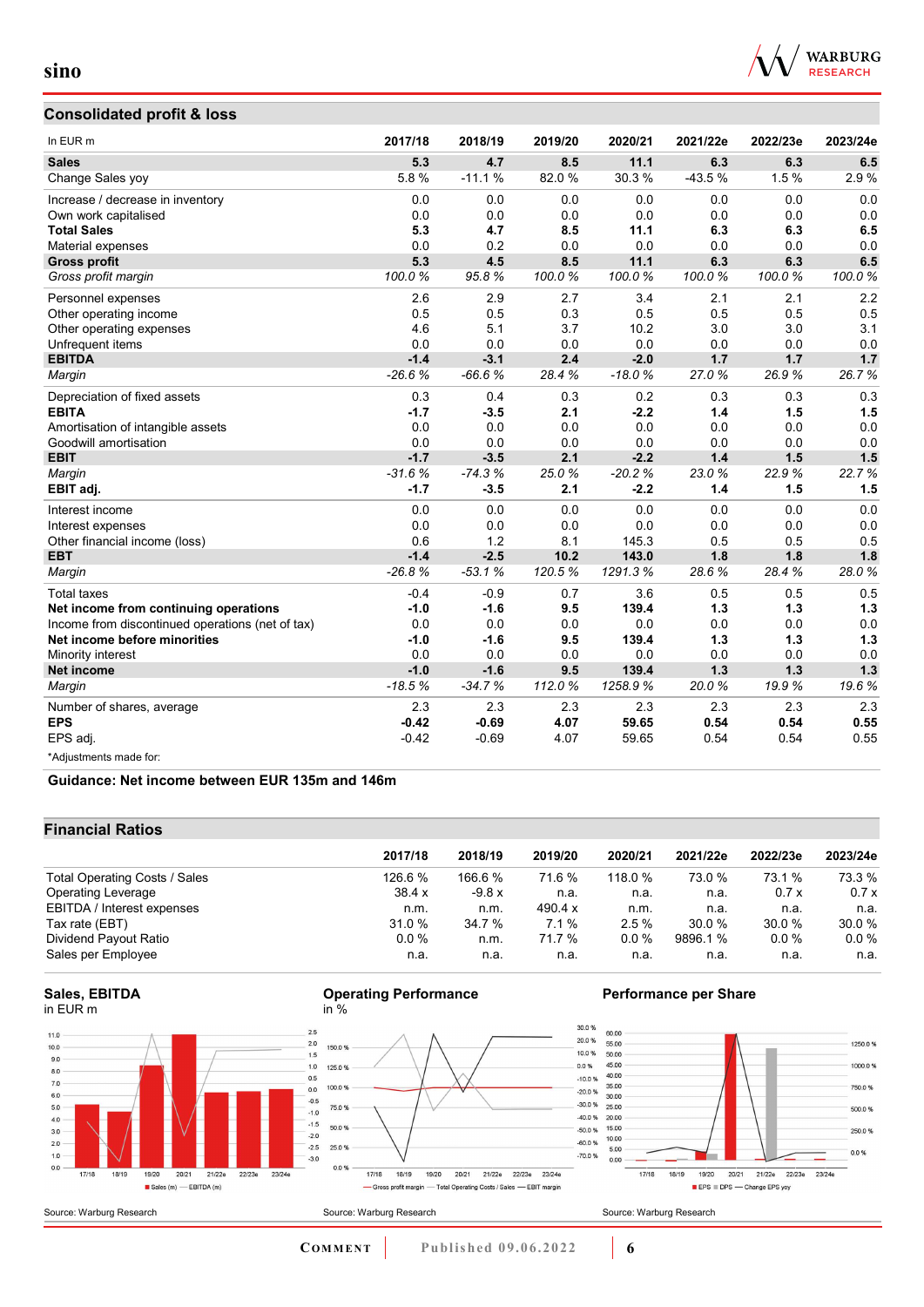## **Consolidated balance sheet**

| In EUR <sub>m</sub>                                     | 2017/18 | 2018/19 | 2019/20 | 2020/21 | 2021/22e | 2022/23e | 2023/24e |
|---------------------------------------------------------|---------|---------|---------|---------|----------|----------|----------|
| <b>Assets</b>                                           |         |         |         |         |          |          |          |
| Goodwill and other intangible assets                    | 0.7     | 0.5     | 0.3     | 0.3     | 0.3      | 0.3      | 0.3      |
| thereof other intangible assets                         | 0.5     | 0.5     | 0.3     | 0.3     | 0.3      | 0.3      | 0.3      |
| thereof Goodwill                                        | 0.1     | 0.0     | 0.0     | 0.0     | 0.0      | 0.0      | 0.0      |
| Property, plant and equipment                           | 0.4     | 0.3     | 0.2     | 0.4     | 0.2      | 0.1      | $-0.1$   |
| <b>Financial assets</b>                                 | 0.6     | 2.5     | 9.4     | 5.6     | 5.5      | 5.5      | 5.4      |
| Other long-term assets                                  | 0.3     | 0.3     | 1.3     | 0.0     | 0.0      | 0.0      | 0.0      |
| <b>Fixed assets</b>                                     | 2.0     | 3.6     | 11.2    | 6.2     | 6.0      | 5.8      | 5.6      |
| Inventories                                             | 0.0     | 0.0     | 0.0     | 0.0     | 0.0      | 0.0      | 0.0      |
| Accounts receivable                                     | 5.4     | 1.9     | 7.7     | 4.2     | 2.6      | 2.6      | 2.7      |
| Liquid assets                                           | 0.3     | 0.0     | 0.0     | 143.1   | 22.2     | 23.6     | 24.9     |
| Other short-term assets                                 | 0.8     | 0.1     | 0.1     | 0.1     | 0.1      | 0.1      | 0.1      |
| <b>Current assets</b>                                   | 6.4     | 2.0     | 7.9     | 147.4   | 24.9     | 26.3     | 27.7     |
| <b>Total Assets</b>                                     | 8.4     | 5.6     | 19.1    | 153.6   | 30.9     | 32.1     | 33.4     |
| Liabilities and shareholders' equity                    |         |         |         |         |          |          |          |
| Subscribed capital                                      | 2.3     | 2.3     | 2.3     | 2.3     | 2.3      | 2.3      | 2.3      |
| Capital reserve                                         | 0.0     | 0.0     | 0.0     | 0.0     | 0.0      | 0.0      | 0.0      |
| Retained earnings                                       | 0.2     | 0.2     | 1.4     | 1.4     | $-121.3$ | $-120.0$ | $-118.7$ |
| Other equity components                                 | 4.2     | 1.9     | 12.5    | 145.1   | 145.0    | 145.0    | 145.0    |
| Shareholders' equity                                    | 6.8     | 4.5     | 16.3    | 148.9   | 26.1     | 27.4     | 28.7     |
| Minority interest                                       | 0.0     | 0.0     | 0.0     | 0.0     | 0.0      | 0.0      | 0.0      |
| <b>Total equity</b>                                     | 6.8     | 4.5     | 16.3    | 148.9   | 26.1     | 27.4     | 28.7     |
| Provisions                                              | 0.7     | 0.6     | 1.5     | 4.3     | 4.3      | 4.3      | 4.3      |
| thereof provisions for pensions and similar obligations | 0.0     | 0.0     | 0.0     | 0.0     | 0.0      | 0.0      | 0.0      |
| Financial liabilities (total)                           | 0.0     | 0.0     | 0.0     | 0.0     | 0.0      | 0.0      | 0.0      |
| Short-term financial liabilities                        | 0.0     | 0.0     | 0.0     | 0.0     | 0.0      | 0.0      | 0.0      |
| Accounts payable                                        | 0.0     | 0.0     | 0.0     | 0.0     | 0.0      | 0.0      | 0.0      |
| <b>Other liabilities</b>                                | 0.8     | 0.5     | 1.3     | 0.5     | 0.5      | 0.5      | 0.5      |
| <b>Liabilities</b>                                      | 1.5     | 1.1     | 2.8     | 4.7     | 4.7      | 4.7      | 4.7      |
| Total liabilities and shareholders' equity              | 8.4     | 5.6     | 19.1    | 153.6   | 30.9     | 32.1     | 33.4     |

### **Financial Ratios**

|                                         | 2017/18  | 2018/19  | 2019/20 | 2020/21  | 2021/22e | 2022/23e | 2023/24e |
|-----------------------------------------|----------|----------|---------|----------|----------|----------|----------|
| <b>Efficiency of Capital Employment</b> |          |          |         |          |          |          |          |
| <b>Operating Assets Turnover</b>        | 0.9x     | 2.1x     | 1.1x    | 2.4x     | 2.2x     | 2.4x     | 2.5x     |
| Capital Employed Turnover               | 0.8x     | 1.0x     | 0.5x    | 1.9x     | 1.6x     | 1.7x     | 1.7x     |
| <b>ROA</b>                              | $-47.8%$ | $-45.2%$ | 85.0%   | 2240.7 % | 20.8%    | 21.6 %   | 22.8%    |
| <b>Return on Capital</b>                |          |          |         |          |          |          |          |
| ROCE (NOPAT)                            | n.a.     | n.a.     | 19.1 %  | n.a.     | 20.7 %   | 26.2%    | 27.4 %   |
| <b>ROE</b>                              | $-15.5%$ | $-28.7%$ | 91.8%   | 168.8 %  | 1.4%     | 4.7%     | 4.6%     |
| Adj. ROE                                | $-15.5%$ | $-28.7%$ | 91.8%   | 168.8%   | 1.4%     | 4.7%     | 4.6%     |
| <b>Balance sheet quality</b>            |          |          |         |          |          |          |          |
| Net Debt                                | $-0.3$   | 0.0      | 0.0     | $-143.1$ | $-22.2$  | $-23.6$  | $-24.9$  |
| Net Financial Debt                      | $-0.3$   | 0.0      | 0.0     | $-143.1$ | $-22.2$  | $-23.6$  | $-24.9$  |
| Net Gearing                             | $-3.8%$  | $-0.2%$  | $-0.1%$ | $-96.1%$ | $-84.9%$ | $-86.1%$ | $-86.9%$ |
| Net Fin. Debt / EBITDA                  | n.a.     | n.a.     | n.a.    | n.a.     | n.a.     | n.a.     | n.a.     |
| Book Value / Share                      | 2.9      | 1.9      | 7.0     | 63.7     | 11.2     | 11.7     | 12.3     |
| Book value per share ex intangibles     | 2.6      | 1.7      | 6.8     | 63.6     | 11.1     | 11.6     | 12.2     |



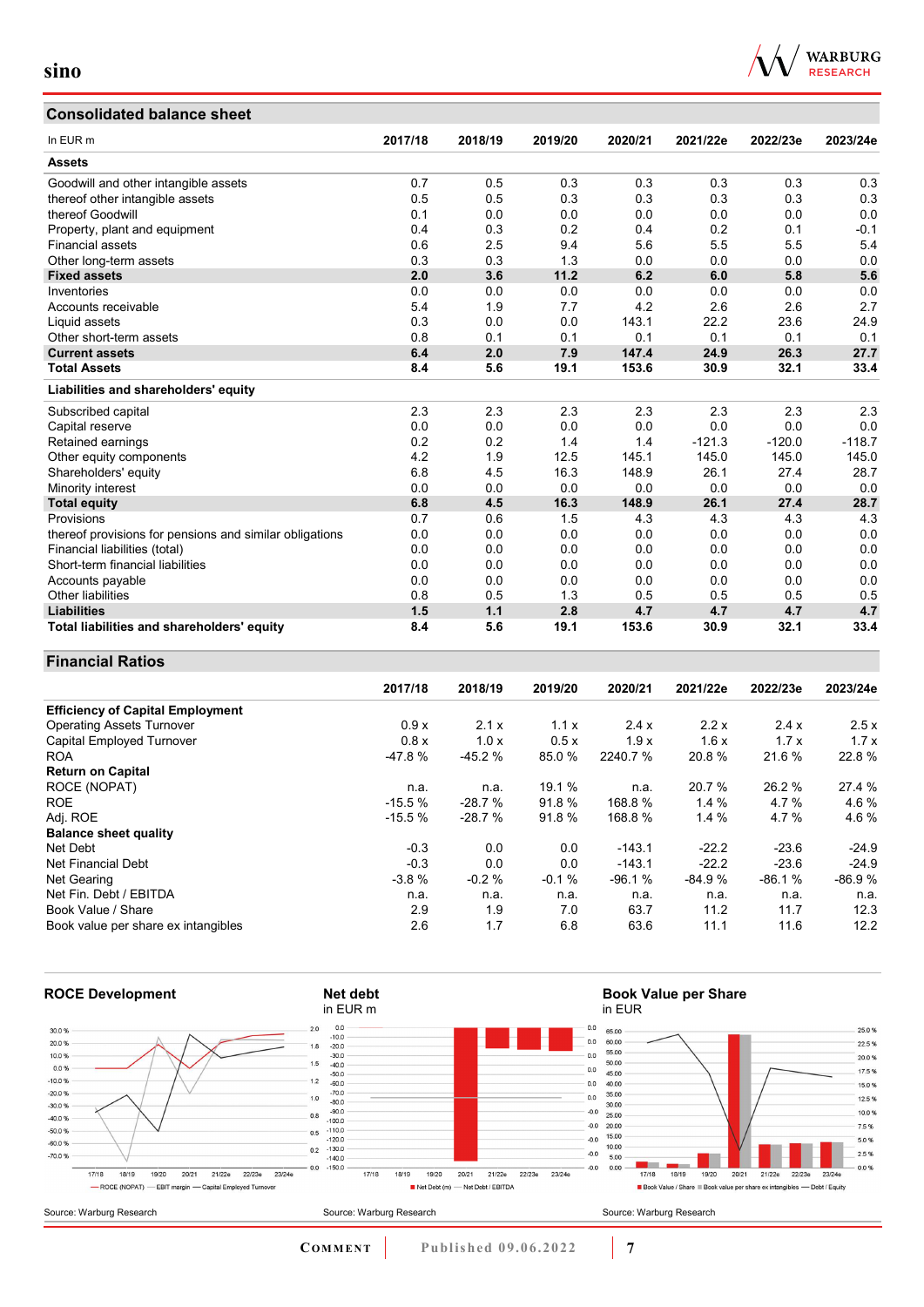# **Consolidated cash flow statement**



| In EUR m                                               | 2017/18 | 2018/19 | 2019/20 | 2020/21  | 2021/22e | 2022/23e | 2023/24e |
|--------------------------------------------------------|---------|---------|---------|----------|----------|----------|----------|
| Net income                                             | $-1.0$  | $-1.6$  | 9.5     | 139.4    | 1.3      | 1.3      | 1.3      |
| Depreciation of fixed assets                           | 0.5     | 0.5     | 0.3     | 0.2      | 0.3      | 0.3      | 0.3      |
| Amortisation of goodwill                               | 0.0     | 0.0     | 0.0     | 0.0      | 0.0      | 0.0      | 0.0      |
| Amortisation of intangible assets                      | 0.0     | 0.0     | 0.0     | 0.0      | 0.0      | 0.0      | 0.0      |
| Increase/decrease in long-term provisions              | $-0.2$  | 0.2     | 0.6     | 0.0      | 0.0      | 0.0      | 0.0      |
| Other non-cash income and expenses                     | $-0.1$  | $-1.7$  | 0.0     | $-140.8$ | 0.0      | 0.0      | 0.0      |
| Cash Flow before NWC change                            | $-0.8$  | $-2.7$  | 10.4    | $-1.1$   | 1.5      | 1.5      | 1.5      |
| Increase / decrease in inventory                       | 0.0     | 0.0     | 0.0     | 0.0      | 0.0      | 0.0      | 0.0      |
| Increase / decrease in accounts receivable             | 0.2     | 0.4     | $-0.1$  | $-2.8$   | 1.6      | 0.0      | $-0.1$   |
| Increase / decrease in accounts payable                | 0.0     | 0.4     | 0.0     | 0.0      | 0.0      | 0.0      | 0.0      |
| Increase / decrease in other working capital positions | 0.4     | $-0.1$  | $-6.9$  | $-1.2$   | 0.0      | 0.0      | 0.0      |
| Increase / decrease in working capital (total)         | 0.6     | 0.7     | $-6.9$  | $-4.0$   | 1.6      | 0.0      | $-0.1$   |
| Net cash provided by operating activities [1]          | $-0.1$  | $-2.0$  | 3.5     | $-5.2$   | 3.1      | 1.5      | 1.4      |
| Investments in intangible assets                       | $-0.5$  | $-0.3$  | 0.0     | 0.0      | 0.0      | 0.0      | 0.0      |
| Investments in property, plant and equipment           | $-0.2$  | $-0.1$  | $-0.1$  | $-0.1$   | $-0.1$   | $-0.1$   | $-0.1$   |
| Payments for acquisitions                              | 0.0     | 0.0     | 0.1     | 0.0      | 0.0      | 0.0      | 0.0      |
| <b>Financial investments</b>                           | 0.0     | 0.0     | 0.0     | 0.0      | 0.0      | 0.0      | 0.0      |
| Income from asset disposals                            | 0.0     | 0.0     | 0.0     | 0.0      | 0.0      | 0.0      | 0.0      |
| Net cash provided by investing activities [2]          | $-0.7$  | $-0.4$  | $-0.1$  | $-0.1$   | $-0.1$   | $-0.1$   | $-0.1$   |
| Change in financial liabilities                        | 0.0     | 0.0     | 0.0     | 0.0      | 0.0      | 0.0      | 0.0      |
| Dividends paid                                         | $-0.2$  | 0.0     | $-2.1$  | 0.0      | $-123.9$ | 0.0      | 0.0      |
| Purchase of own shares                                 | 0.0     | 0.0     | 0.0     | 0.0      | 0.0      | 0.0      | 0.0      |
| Capital measures                                       | 2.3     | 2.5     | 0.0     | 0.0      | 0.0      | 0.0      | 0.0      |
| Other                                                  | 0.0     | 0.0     | 0.0     | 0.0      | 0.0      | 0.0      | 0.0      |
| Net cash provided by financing activities [3]          | 2.1     | 2.5     | $-2.1$  | 0.0      | $-123.9$ | 0.0      | 0.0      |
| Change in liquid funds [1]+[2]+[3]                     | 1.3     | 0.1     | 1.4     | $-5.3$   | $-120.9$ | 1.4      | 1.3      |
| Effects of exchange-rate changes on cash               | 0.0     | 0.0     | 0.0     | 0.0      | 0.0      | 0.0      | 0.0      |
| Cash and cash equivalent at end of period              | 1.3     | 0.1     | 2.0     | $-5.3$   | $-120.9$ | 4.4      | 5.7      |

### **Financial Ratios**

|                                      | 2017/18   | 2018/19    | 2019/20   | 2020/21  | 2021/22e | 2022/23e | 2023/24e |
|--------------------------------------|-----------|------------|-----------|----------|----------|----------|----------|
| <b>Cash Flow</b>                     |           |            |           |          |          |          |          |
| <b>FCF</b>                           | $-0.9$    | $-2.4$     | 3.3       | $-5.3$   | 3.0      | 1.4      | 1.3      |
| Free Cash Flow / Sales               | $-16.2%$  | $-50.8%$   | 39.2 %    | $-47.8%$ | 47.3 %   | 22.2 %   | 20.5 %   |
| Free Cash Flow Potential             | $-1.0$    | $-2.2$     | 1.7       | $-5.6$   | 1.2      | 1.2      | 1.2      |
| Free Cash Flow / Net Profit          | 87.8%     | 146.3 %    | 35.0 %    | $-3.8%$  | 236.3 %  | 111.7 %  | 104.3 %  |
| Interest Received / Avg. Cash        | 0.1%      | 0.5%       | 33.3%     | $0.0\%$  | $0.0\%$  | $0.0\%$  | 0.0%     |
| Interest Paid / Avg. Debt            | n.a.      | n.a.       | n.a.      | n.a.     | n.a.     | n.a.     | n.a.     |
| <b>Management of Funds</b>           |           |            |           |          |          |          |          |
| Investment ratio                     | 13.7%     | 8.6%       | $1.2\%$   | $1.0 \%$ | $1.7\%$  | $1.7\%$  | $1.6\%$  |
| Maint. Capex / Sales                 | $0.0 \%$  | 0.0%       | 0.0%      | $0.0\%$  | 0.0%     | $0.0 \%$ | 0.0%     |
| Capex / Dep                          | 274.0 %   | 111.6 %    | 36.8 %    | 43.4 %   | 42.3 %   | 41.7 %   | 40.5 %   |
| Avg. Working Capital / Sales         | 94.6 %    | 77.8%      | 56.5 %    | 53.5 %   | 54.0 %   | 41.0 %   | 40.6%    |
| Trade Debtors / Trade Creditors      | 34370.0 % | 103903.5 % | 22554.0 % | n.a.     | n.a.     | n.a.     | n.a.     |
| <b>Inventory Turnover</b>            | n.a.      | n.a.       | n.a.      | n.a.     | n.a.     | n.a.     | n.a.     |
| Receivables collection period (days) | 373       | 149        | 332       | 137      | 152      | 149      | 151      |
| Payables payment period (days)       | n.a.      | 3          | n.a.      | n.a.     | n.a.     | n.a.     | n.a.     |
| Cash conversion cycle (Days)         | n.a.      | n.a.       | n.a.      | n.a.     | n.a.     | n.a.     | n.a.     |





**Free Cash Flow Generation**

**Working Capital**

90.0%

80.0%

70.0%

60.0%

50.0%

40.0%

30.0%

20.0 %

10.0%

 $-0.0%$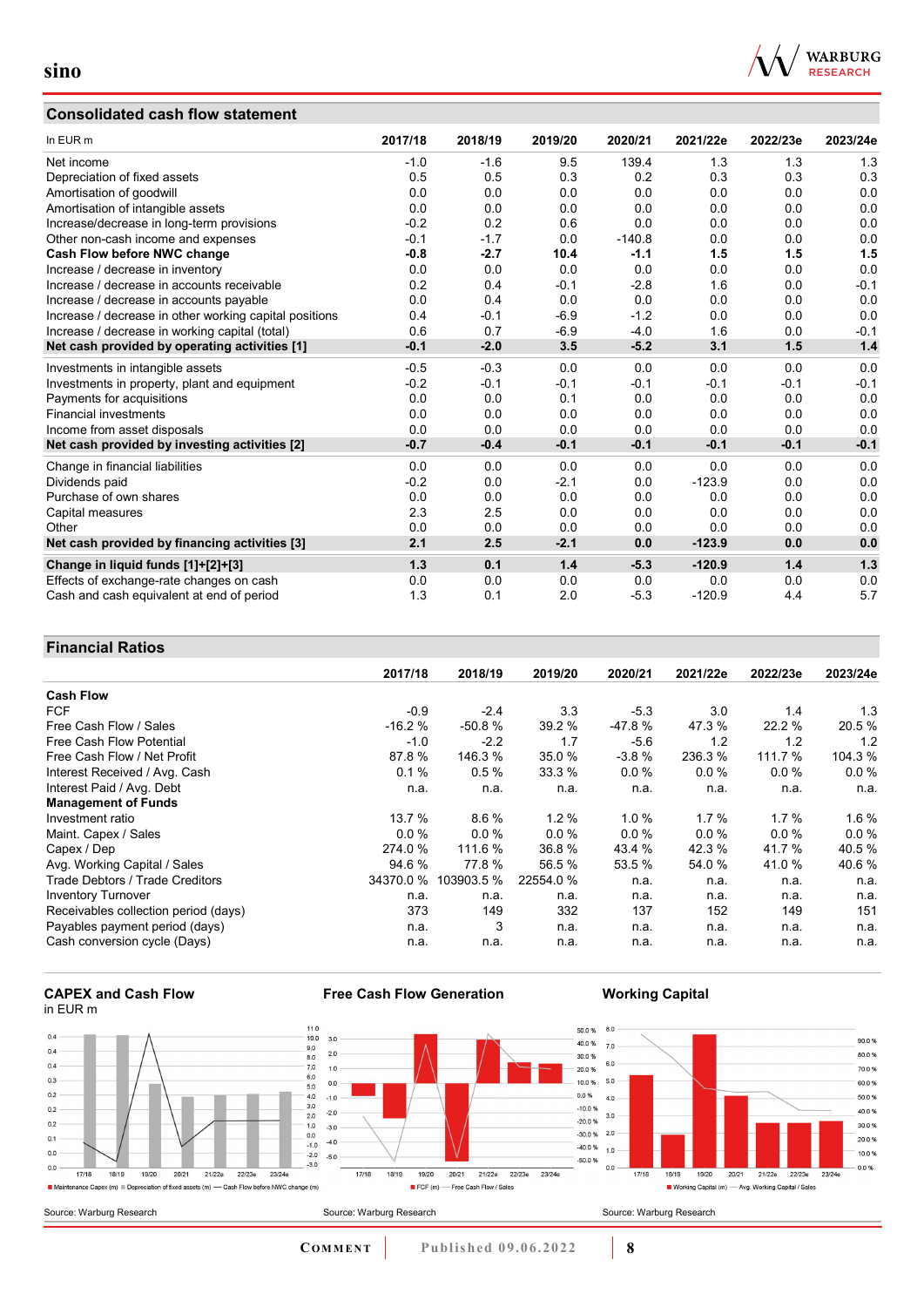

#### **LEGAL DISCLAIMER**

This research report ("investment recommendation") was prepared by the Warburg Research GmbH, a fully owned subsidiary of the M.M.Warburg & CO (AG & Co.) KGaA and is passed on by the M.M.Warburg & CO (AG & Co.) KGaA. It is intended solely for the recipient and may not be passed on to another company without their prior consent, regardless of whether the company is part of the same corporation or not. It contains selected information and does not purport to be complete. The investment recommendation is based on publicly available information and data ("information") believed to be accurate and complete. Warburg Research GmbH neither examines the information for accuracy and completeness, nor guarantees its accuracy and completeness. Possible errors or incompleteness of the information do not constitute grounds for liability of M.M.Warburg & CO (AG & Co.) KGaA or Warburg Research GmbH for damages of any kind whatsoever, and M.M.Warburg & CO (AG & Co.) KGaA and Warburg Research GmbH are not liable for indirect and/or direct and/or consequential damages. In particular, neither M.M.Warburg & CO (AG & Co.) KGaA nor Warburg Research GmbH are liable for the statements, plans or other details contained in these investment recommendations concerning the examined companies, their affiliated companies, strategies, economic situations, market and competitive situations, regulatory environment, etc. Although due care has been taken in compiling this investment recommendation, it cannot be excluded that it is incomplete or contains errors. M.M.Warburg & CO (AG & Co.) KGaA and Warburg Research GmbH, their shareholders and employees are not liable for the accuracy and completeness of the statements, estimations and the conclusions derived from the information contained in this investment recommendation. Provided a investment recommendation is being transmitted in connection with an existing contractual relationship, i.e. financial advisory or similar services, the liability of M.M.Warburg & CO (AG & Co.) KGaA and Warburg Research GmbH shall be restricted to gross negligence and wilful misconduct. In case of failure in essential tasks, M.M.Warburg & CO (AG & Co.) KGaA and Warburg Research GmbH are liable for normal negligence. In any case, the liability of M.M.Warburg & CO (AG & Co.) KGaA and Warburg Research GmbH is limited to typical, expectable damages. This investment recommendation does not constitute an offer or a solicitation of an offer for the purchase or sale of any security. Partners, directors or employees of M.M.Warburg & CO (AG & Co.) KGaA, Warburg Research GmbH or affiliated companies may serve in a position of responsibility, i.e. on the board of directors of companies mentioned in the report. Opinions expressed in this investment recommendation are subject to change without notice. All rights reserved.

### **COPYRIGHT NOTICE**

This work including all its parts is protected by copyright. Any use beyond the limits provided by copyright law without permission is prohibited and punishable. This applies, in particular, to reproductions, translations, microfilming, and storage and processing on electronic media of the entire content or parts thereof.

#### **DISCLOSURE ACCORDING TO §85 OF THE GERMAN SECURITIES TRADING ACT (WPHG), MAR AND MIFID II INCL. COMMISSION DELEGATED REGULATION (EU) 2016/958 AND (EU) 2017/565**

The valuation underlying the investment recommendation for the company analysed here is based on generally accepted and widely used methods of fundamental analysis, such as e.g. DCF Model, Free Cash Flow Value Potential, NAV, Peer Group Comparison or Sum of the Parts Model (see also [http://www.mmwarburg.de/disclaimer/disclaimer.htm#Valuation\)](http://www.mmwarburg.de/disclaimer/disclaimer.htm#Valuation). The result of this fundamental valuation is modified to take into consideration the analyst's assessment as regards the expected development of investor sentiment and its impact on the share price.

Independent of the applied valuation methods, there is the risk that the price target will not be met, for instance because of unforeseen changes in demand for the company's products, changes in management, technology, economic development, interest rate development, operating and/or material costs, competitive pressure, supervisory law, exchange rate, tax rate etc. For investments in foreign markets and instruments there are further risks, generally based on exchange rate changes or changes in political and social conditions.

This commentary reflects the opinion of the relevant author at the point in time of its compilation. A change in the fundamental factors underlying the valuation can mean that the valuation is subsequently no longer accurate. Whether, or in what time frame, an update of this commentary follows is not determined in advance.

Additional internal and organisational arrangements to prevent or to deal with conflicts of interest have been implemented. Among these are the spatial separation of Warburg Research GmbH from M.M.Warburg & CO (AG & Co.) KGaA and the creation of areas of confidentiality. This prevents the exchange of information, which could form the basis of conflicts of interest for Warburg Research GmbH in terms of the analysed issuers or their financial instruments.

The analysts of Warburg Research GmbH do not receive a gratuity – directly or indirectly – from the investment banking activities of M.M.Warburg & CO (AG & Co.) KGaA or of any company within the Warburg-Group.

All prices of financial instruments given in this investment recommendation are the closing prices on the last stock-market trading day before the publication date stated, unless another point in time is explicitly stated.

M.M.Warburg & CO (AG & Co.) KGaA and Warburg Research GmbH are subject to the supervision of the Federal Financial Supervisory Authority, BaFin. M.M.Warburg & CO (AG & Co.) KGaA is additionally subject to the supervision of the European Central Bank (ECB).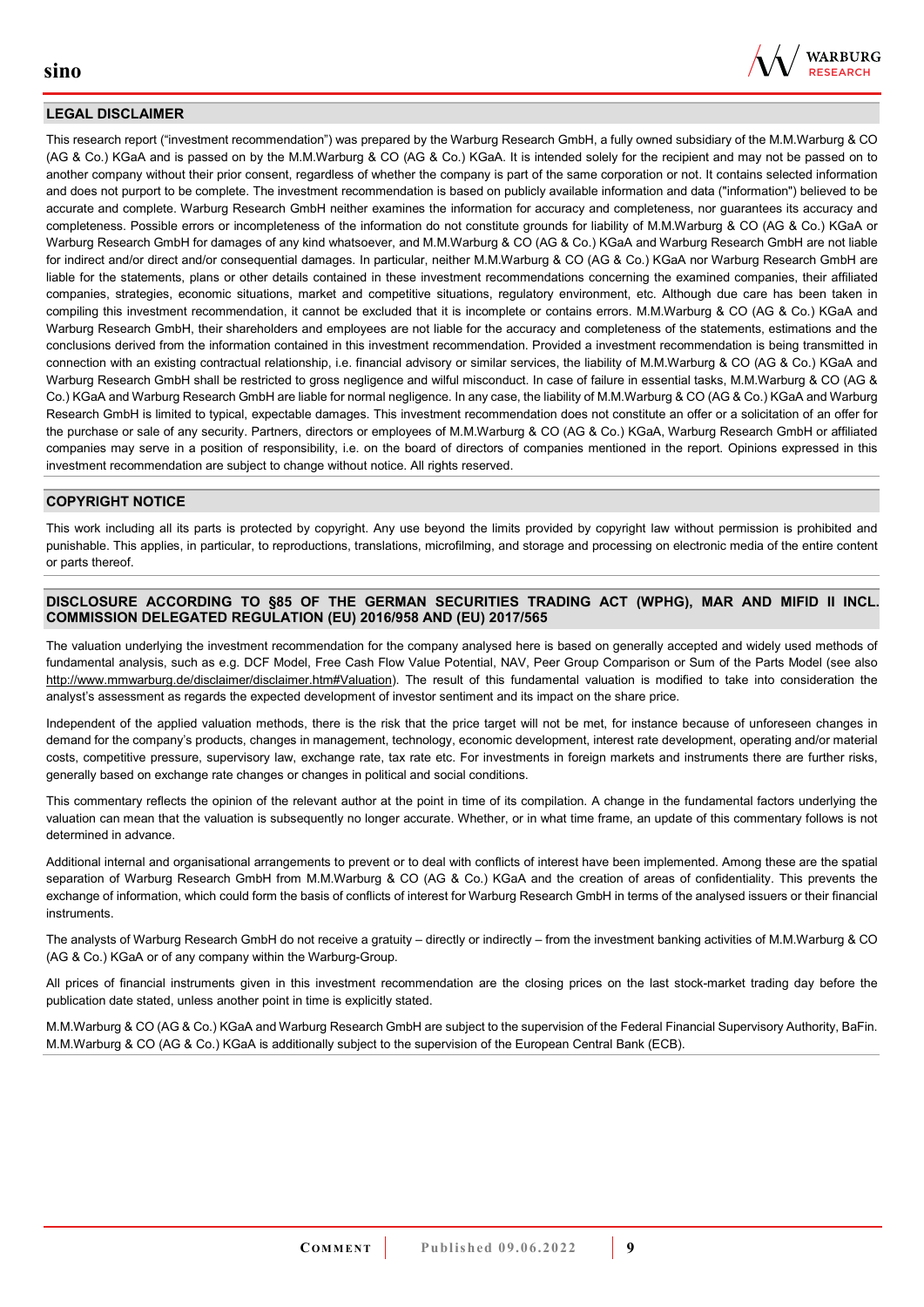

#### **SOURCES**

All **data and consensus estimates** have been obtained from FactSet except where stated otherwise.

The **Warburg ESG Risk Score** is based on information © 2020 MSCI ESG Research LLC. Reproduced by permission. Although Warburg Research's information providers, including without limitation, MSCI ESG Research LLC and its affiliates (the "ESG Parties"), obtain information (the "Information") from sources they consider reliable, none of the ESG Parties warrants or guarantees the originality, accuracy and/or completeness, of any data herein and expressly disclaim all express or implied warranties, including those of merchantability and fitness for a particular purpose. The Information may only be used for your internal use, may not be reproduced or redisseminated in any form and may not be used as a basis for, or a component, of any financial instruments or products indices. Further, none of the Information can in and of itself be used to determine which securities to buy or sell or when to buy or sell them. None of the ESG Parties shall have any liability for any errors or omissions in connection with any data herein, or any liability for any direct, indirect, special, punitive, consequential or any other damage (including lost profits) even if notified of the possibility.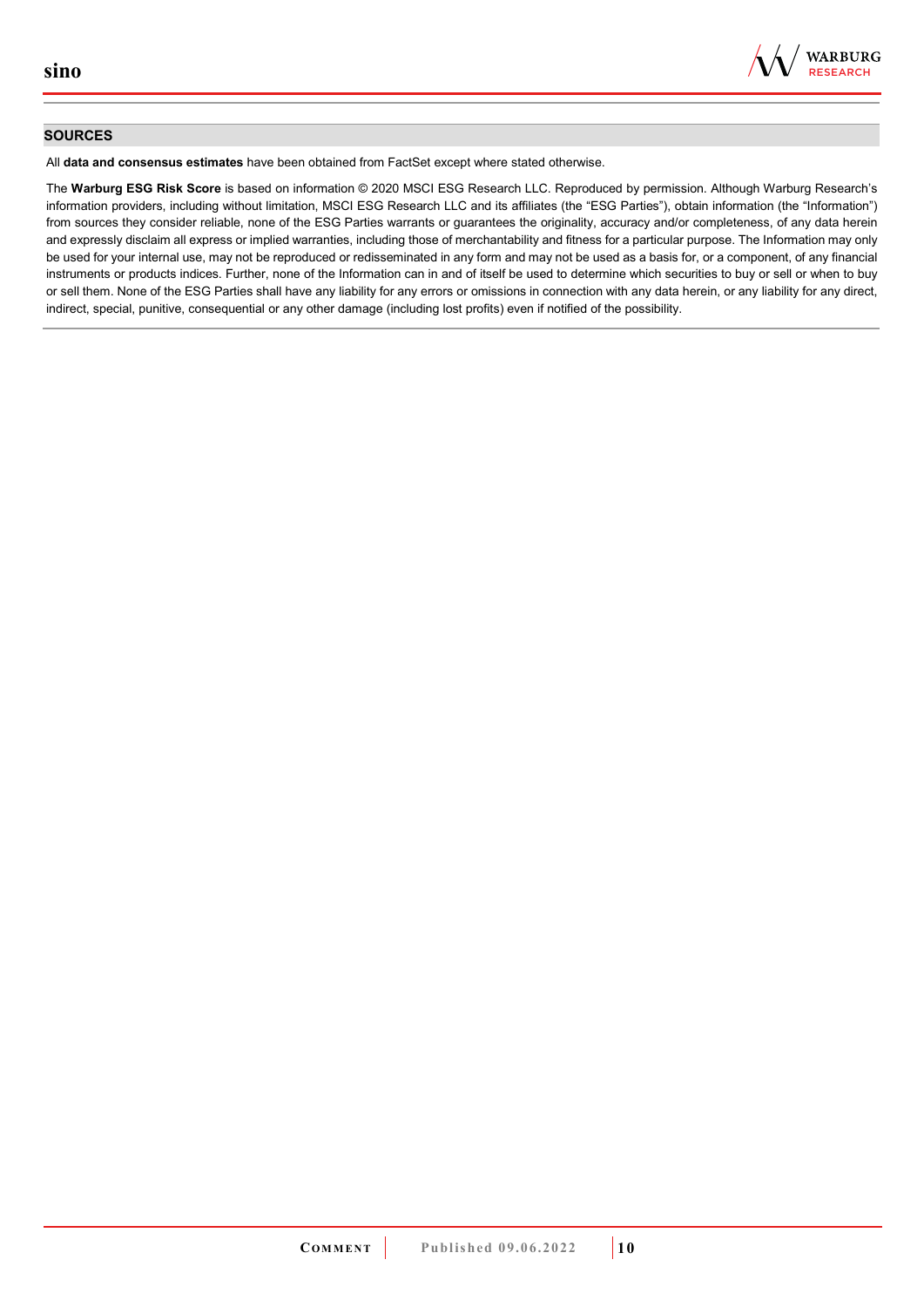

#### **Additional information for clients in the United States**

1. This research report (the "Report") is a product of Warburg Research GmbH, Germany, a fully owned subsidiary of M.M.Warburg & CO (AG & Co.) KGaA, Germany (in the following collectively "Warburg"). Warburg is the employer of the research analyst(s), who have prepared the Report. The research analyst(s) reside outside the United States and are not associated persons of any U.S. regulated broker-dealer and therefore are not subject to the supervision of any U.S. regulated broker-dealer.

2. The Report is provided in the United States for distribution solely to "major U.S. institutional investors" under Rule 15a-6 of the U.S. Securities Exchange Act of 1934 by CIC.

3. CIC (Crédit Industriel et Commercial) and M.M. Warburg & CO have concluded a Research Distribution Agreement that gives CIC Market Solutions exclusive distribution in France, the US and Canada of the Warburg Research GmbH research product.

4. The research reports are distributed in the United States of America by CIC ("CIC") pursuant to a SEC Rule 15a-6 agreement with CIC Market Solutions Inc ("CICI"), a U.S. registered broker-dealer and a related company of CIC, and are distributed solely to persons who qualify as "Major U.S. Institutional Investors" as defined in SEC Rule 15a-6 under the Securities Exchange Act of 1934.

5. Any person who is not a Major U.S. Institutional Investor must not rely on this communication. The delivery of this research report to any person in the United States of America is not a recommendation to effect any transactions in the securities discussed herein, or an endorsement of any opinion expressed herein.

#### **Reference in accordance with section 85 of the German Securities Trading Act (WpHG) and Art. 20 MAR regarding possible conflicts of interest with companies analysed:**

- **-1-** Warburg Research, or an affiliated company, or an employee of one of these companies responsible for the compilation of the research, hold a **share of more than 5%** of the equity capital of the analysed company.
- **-2-** Warburg Research, or an affiliated company, within the last twelve months participated in the **management of a consortium** for an issue in the course of a public offering of such financial instruments, which are, or the issuer of which is, the subject of the investment recommendation.
- **-3-** Companies affiliated with Warburg Research **manage financial instruments**, which are, or the issuers of which are, subject of the investment recommendation, in a market based on the provision of buy or sell contracts.

MMWB, Warburg Research, or an affiliated company, reached an agreement with the issuer to provide **investment banking and/or investment services** and the relevant agreement was in force in the last 12 months or there arose for this period, based on the relevant

- **-4**  agreement, the obligation to provide or to receive a service or compensation - provided that this disclosure does not result in the disclosure of confidential business information.
- **-5-** The company compiling the analysis or an affiliated company had reached an **agreement on the compilation of the investment recommendation** with the analysed company.
- **-6a-** Warburg Research, or an affiliated company, holds a **net long position of more than 0.5%** of the total issued share capital of the analysed company.
- **-6b-** Warburg Research, or an affiliated company, holds a **net short position of more than 0.5%** of the total issued share capital of the analysed company.
- **-6c-** The issuer holds shares of more than 5% of the total issued capital of Warburg Research or an affiliated company.
- **-7-** The company preparing the analysis as well as its affiliated companies and employees have **other important interests** in relation to the analysed company, such as, for example, the exercising of mandates at analysed companies.

| Company |              | Disclosure Link to the historical price targets and rating changes (last 12 months) |  |
|---------|--------------|-------------------------------------------------------------------------------------|--|
| sino    | $\mathbf{h}$ | http://www.mmwarburg.com/disclaimer/disclaimer_en/DE0005765507.htm                  |  |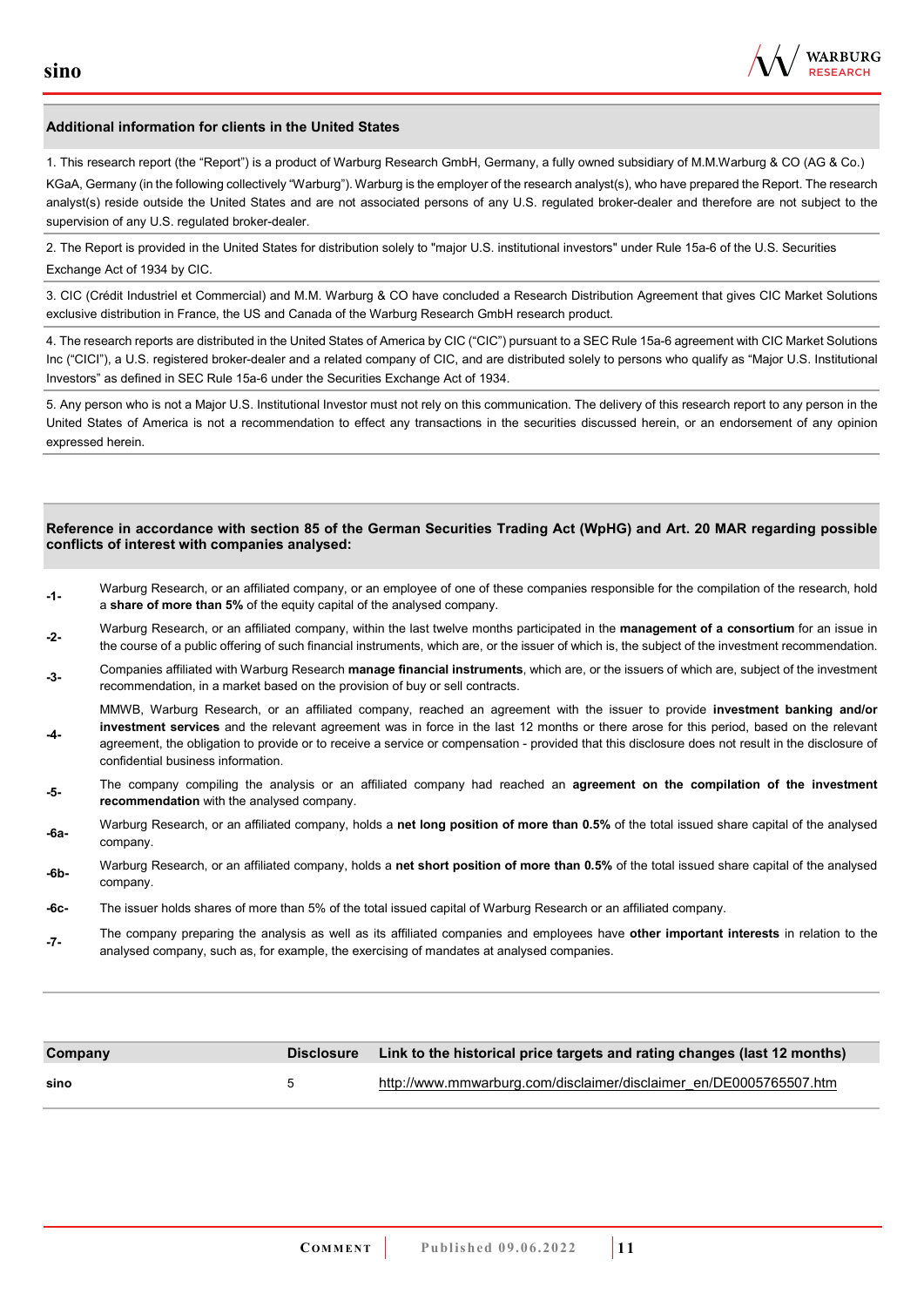

### **INVESTMENT RECOMMENDATION**

Investment recommendation: expected direction of the share price development of the financial instrument up to the given price target in the opinion of the analyst who covers this financial instrument.

| -B-                                 | Buv:                     | The price of the analysed financial instrument is expected to rise over the next 12 months.               |  |
|-------------------------------------|--------------------------|-----------------------------------------------------------------------------------------------------------|--|
| -H-                                 | Hold:                    | The price of the analysed financial instrument is expected to remain mostly flat over the next 12 months. |  |
| -S-                                 | Sell:                    | The price of the analysed financial instrument is expected to fall over the next 12 months.               |  |
| $^{\prime\prime}$ $^{\prime\prime}$ | <b>Rating suspended:</b> | The available information currently does not permit an evaluation of the company.                         |  |

#### **WARBURG RESEARCH GMBH – ANALYSED RESEARCH UNIVERSE BY RATING**

| Rating           | <b>Number of stocks</b> | % of Universe |
|------------------|-------------------------|---------------|
| Buy              | 171                     | 80            |
| Hold             | 37                      | 17            |
| Sell             | 3                       | 1             |
| Rating suspended | 2                       | 1             |
| Total            | 213                     | 100           |

#### **WARBURG RESEARCH GMBH – ANALYSED RESEARCH UNIVERSE BY RATING …**

**… taking into account only those companies which were provided with major investment services in the last twelve months.** 

| Rating           | <b>Number of stocks</b> | % of Universe |
|------------------|-------------------------|---------------|
| Buy              | 51                      | 86            |
| Hold             | 6                       | 10            |
| Sell             | 0                       | 0             |
| Rating suspended | 2                       | 3             |
| <b>Total</b>     | 59                      | 100           |

### **PRICE AND RATING HISTORY SINO AS OF 09.06.2022**



Markings in the chart show rating changes by Warburg Research GmbH in the last 12 months. Every marking details the date and closing price on the day of the rating change.